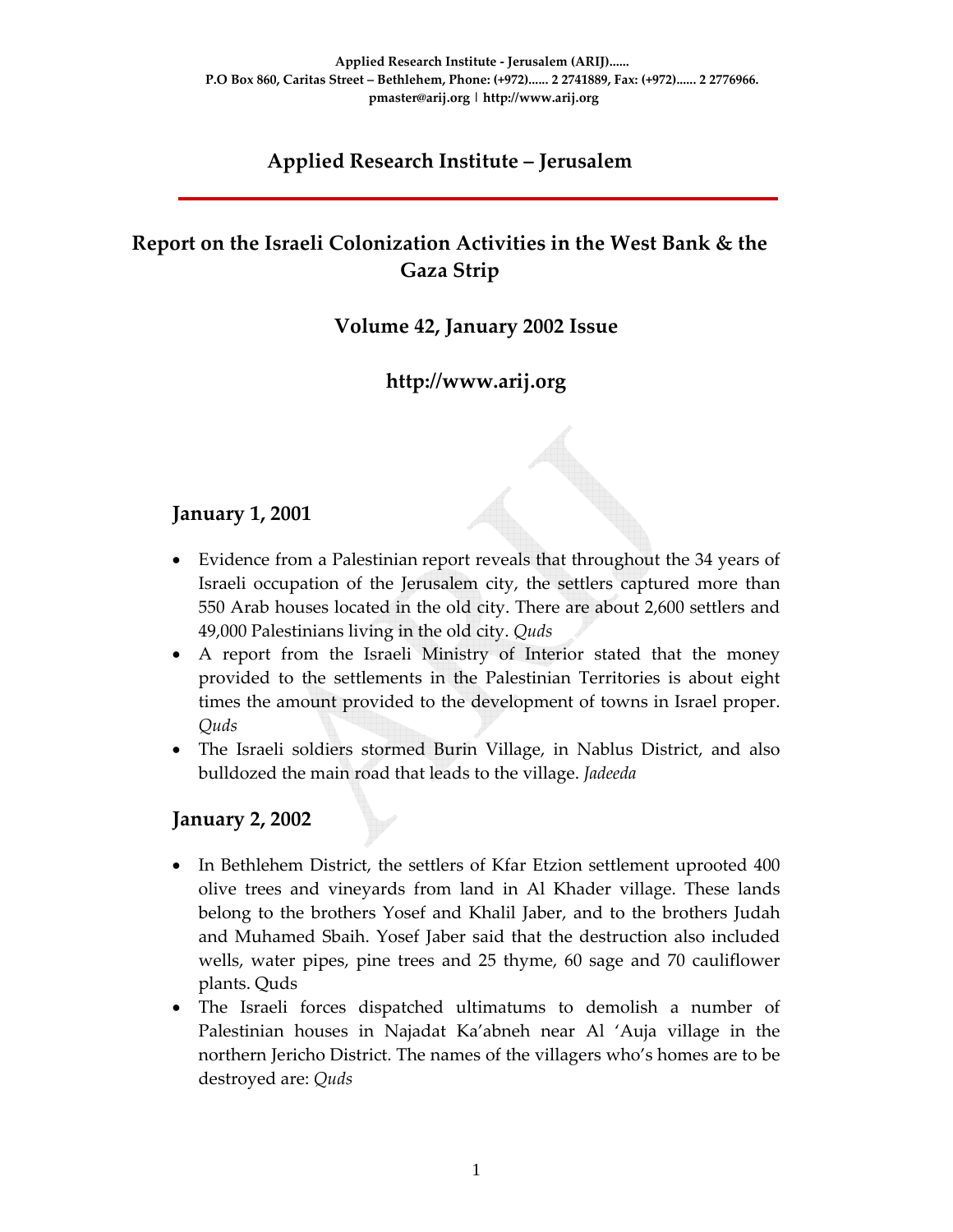- Mohamad Erhail Ka'abneh
- Ahmad mohamad al najadeh
- Mahmoud mohmad al najadeh
- Mohamad abu awad

#### **January 3, 2002**

- The Israeli forces started to erect a new security fence surrounded Shaare Tikva settlement, which established on Palestinian land from Sanniriya, Beit Amin, and 'Azzun 'Atma villages in the Qalqiliya District. The 300 m long and 50 m wide fence erected swallowed tens of dunums of Beit Amin land beside the settlement. The villagers said that a couple of months before the Israeli forces opened a road encircling the settlement that passed through the village land, chopping down tens of olive trees. *Quds & Jadeeda*
- In Tulkarem District, the Israeli army bulldozed land in Beit Lid. The destruction was concentrated on land that belongs to Maen Rashed, Fawzi Awad, and Abed Elrahman Jum'a, where a bypass road has already been constructed along with the early stages of storage containers for water for the nearby settlements. The villagers pointed out that there is the intention of setting up a settlement outpost in the area. Meanwhile, the Israeli bulldozers were seen constructing an unpaved road in the northern section of Enav settlement reaching to the Ramin village. The Israeli forces also started opening a road connecting Enav settlement with the eastern area of Anabta village, next to the villager's houses*. Quds*

#### **January 4, 2002**

- Settlers near Yanun village in Nablus district are still controlling hundreds of dunums of land, ploughing it and declaring that it belongs to them. *Jadeeda*
- The Israeli tanks and bulldozers invaded Al Tell village in Nablus District and imposed a curfew on the village, in addition to destroying a house that belonged to the martyr Yaser Asseda. *Jadeeda*

#### **January 5, 2002**

• Palestinian farmers from Beit Ta'mir village in Bethlehem district declared that a group of Maale Amos settlers captured land belonging to the Abu Khlefed and Al Nauawreh families. Forty days before, the settlers entered this land, located near the settlement, and ploughed it. And also they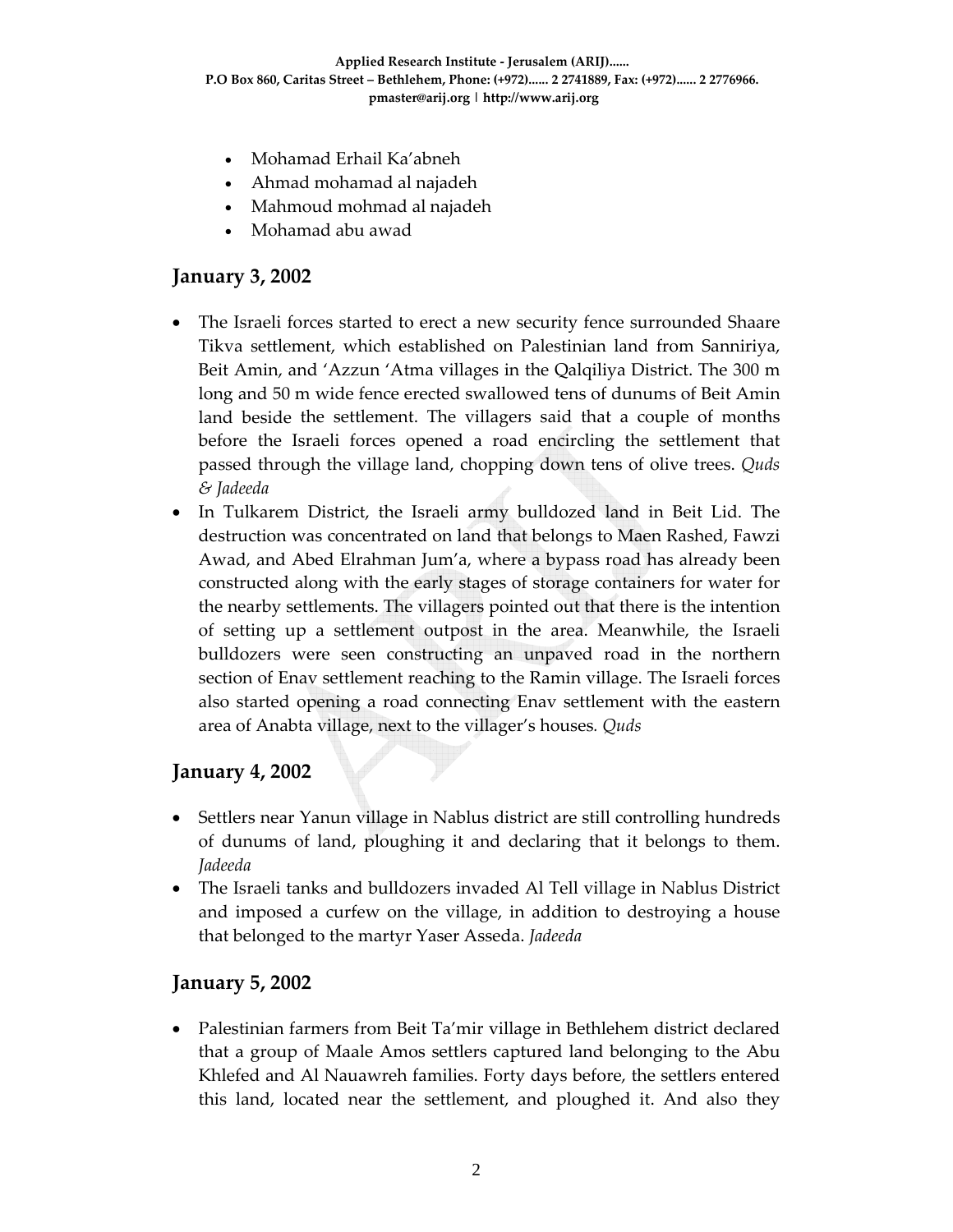planted it with wheat and barley, under the protection of a group of armed settlers. The land area is estimated at about 1,000 dunums. *Quds*

## **January 6, 2002**

- In Bethlehem District about 150 Jewish settlers from Efrat and Gosh Etzion attacked Palestinian villagers and their properties along the Jerusalem‐ Hebron main road, in protest of opening this road to Palestinian cars by the Israeli forces for the first time since beginning of Intifada. According to eyewitnesses, a group of settlers closed this road and impeded the Arab cars from passing, throwing stones at them*. Quds* & *Jpost*
- In Nablus District, a rural chairman of Madama village, Ayed Kamal, confirmed that the occupation bulldozers that are bulldozing on village land intend to construct a new bypass road. *Jadeeda*

### **January 7, 2002**

- A group of settlers took over an area of village land in Al Biddya village, located to the east of Iskaka village, in Salfit District. Eyewitnesses said that the settlers installed seven mobile homes on the village's land after spoiling scores of dunums of agricultural land cultivated with olive trees to prepare for the new settlement outpost there. *Quds*
- A group of settlers from Itamar stole 61 head of sheep belonging to the 72 year‐old villager Helal Abedat from 'Awarta village, southwest of Nablus. *Jadeeda*
- Jewish settlers, in collusion with the Israeli army, attacked Palestinian agricultural land in Hebron and Bethlehem Districts. Eyewitnesses reported that Maale Amus, El David and other nearby settlement outpost seized and damaged hundreds of dunums of Palestinian farmland.

### **January 8, 2002**

• Palestinian sources warn against the colonization attempt to set up a new settlement outpost near "Burj al Laqluqe" in Jerusalem's old city. *Haaretz* newspaper mentioned that a Jewish development company in Jerusalem is planning to build a new settlement site at As‐Sahirah gate, aiming to increase the number of settlers. *Jadeeda*

#### **January 10, 2002**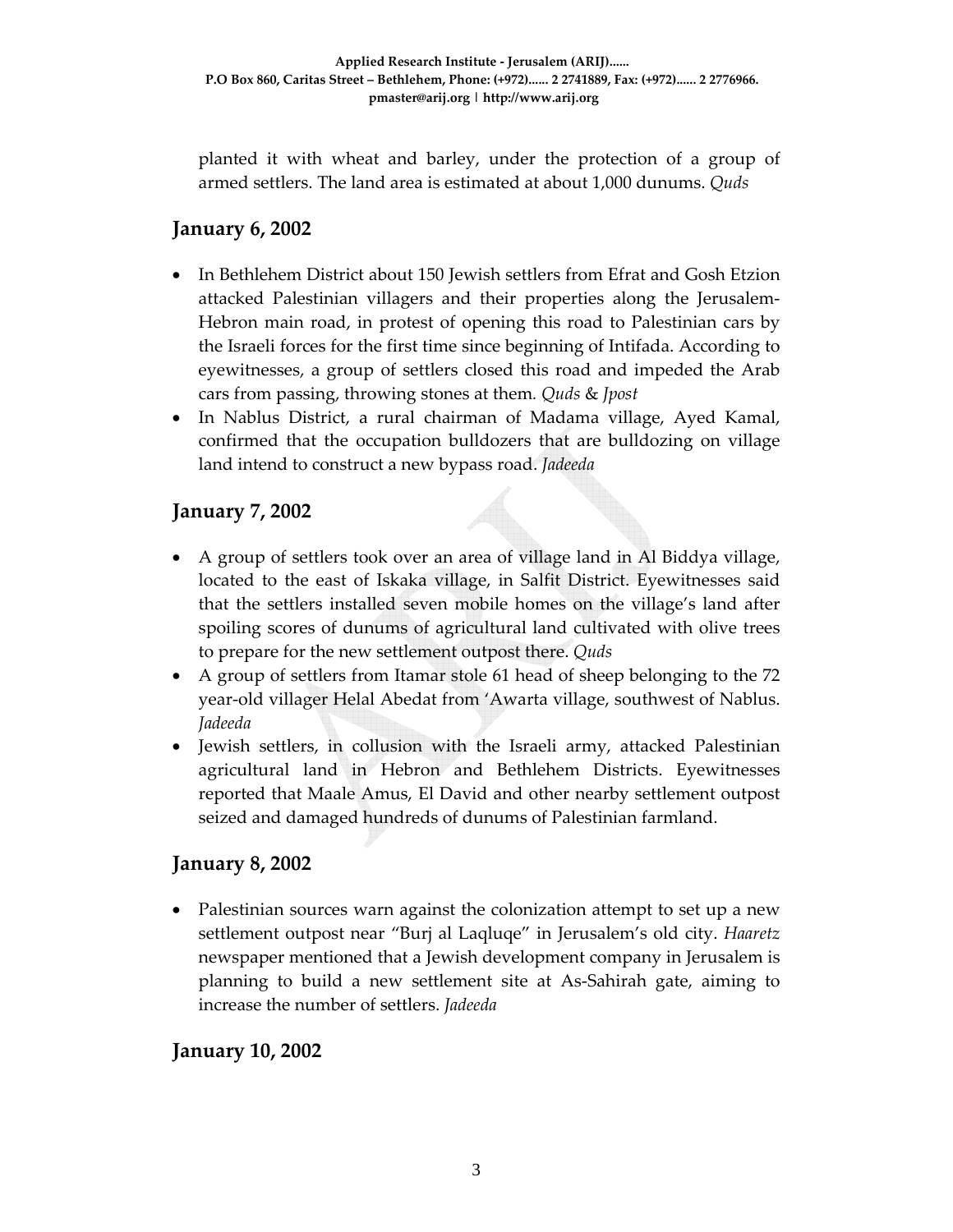- To the southeast of Nablus city where Deir Istiya village is located, the Israeli bulldozers cleared more than 20,000 dunums of land in Shehada and Najara hamlets, uprooting thousands of olive trees considered to be the sole source of income for many of Palestinian villagers. *Quds*
- In Hebron District, the Israeli soldiers prevented a cave tenant from transporting his foodstuffs. *Jadeeda*

#### **January 11, 2002**

• According to the Israeli Interior Ministry's statistics from late December, the population of Jewish settlers in the West Bank grew during 2001 by 5.22 percent, compared to previous years, when the average annual growth stood at 8 percent. At the end of 2000, 203,067 settlers lived in the West Bank and the Gaza strip, raising to 213,672 by December 2001‐ an increase of 10,605 people according to the Ministry's statistics. The highest increases in Jewish population in the settlements occurred in Betar lllit at 10.15%, and Mod'in llit grew by 18.1 %, while Kokhav Yaacov grew by only 0.53%. *Quds & Haaretz*

### **January 13, 2002**

- Settlers stole a stone saw from a stone cutting factory close to Huwwara military camp in Nablus District The propriety, which belongs to Sadiq Tabanja, is valued at 300,000 NIS. *Quds& Jadeeda*
- Al 'Isawiya inhabitants found demolition notices from the Jerusalem municipality for ten houses in the village in the street instead of the legal procedure, which is to bring them to the home‐owners. The houses threatened belong to; Rafat Al Essawi, Mohamad Muhisen, Abedal Hay Al Dary, Rafat Al Dary , Ahmad Dary, Moustafa Al Issawi , Ibrahim Darwish, Mouhamad Moustafa , Faiz Al Natsha and Maher Laqata. *Quds*

### **January 14, 2002**

• The Israeli forces military leader Itzhak Itan issued an order for exploiting 149 dunums of Palestinian village land in Al Taamra village and Beit Sahur town. Moreover, Israeli soldiers delivered confiscation warning to a number of Beit Ta'mir and Za'tara villagers, east of Bethlehem city. Some of landowners said that the targeted land is cultivated with a number of olive and almond trees and grapevines. In addition there are ten houses in the area that Israeli authorities intend to demolish. Sources in the Land Defence Committees and colonization resistance in Bethlehem District said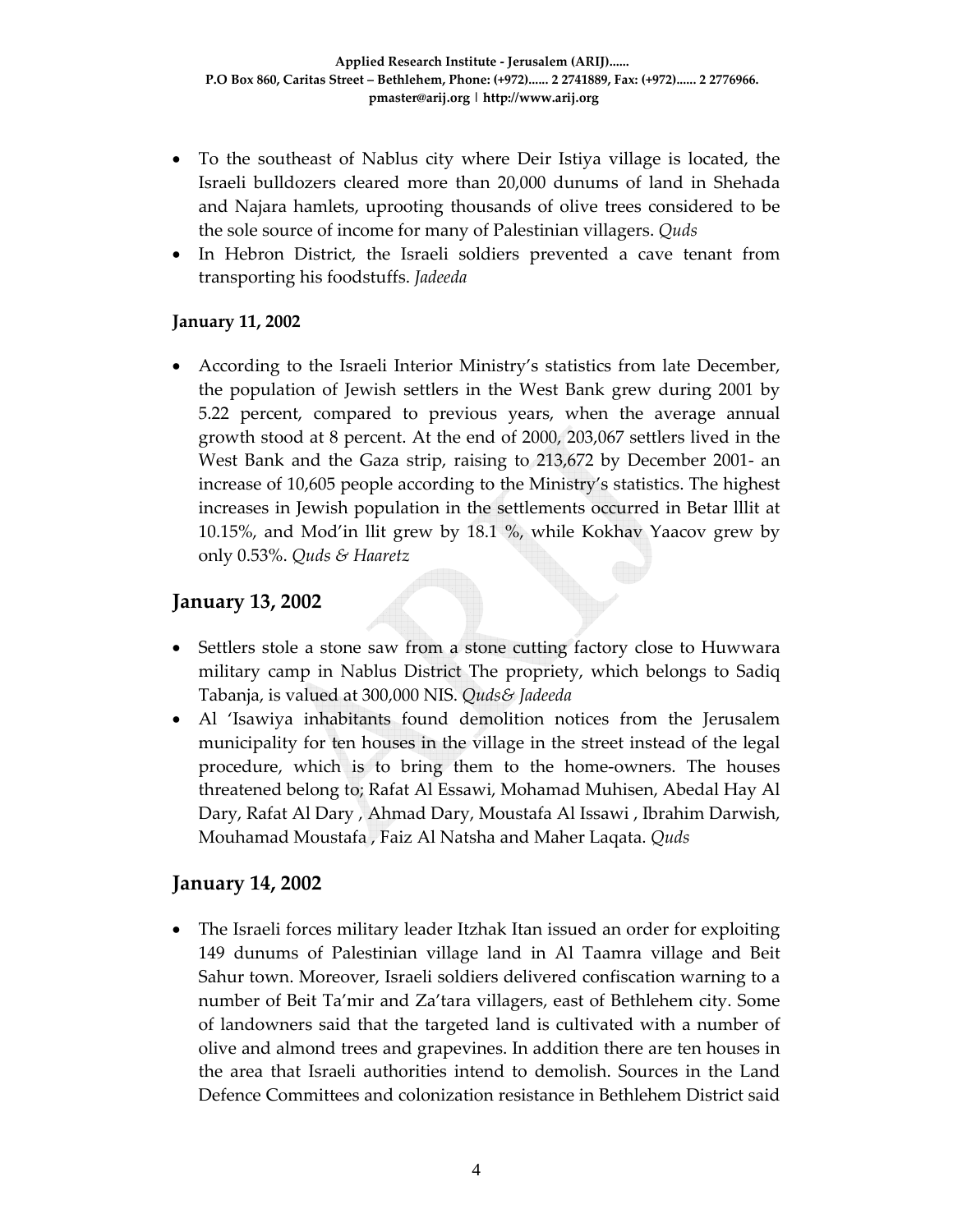the new Israeli step aims to construct a settlement road in the land to link Tekoa , Maale Amos and Nokdim settlements with Abu Ghnim (Har Homa mountain) and then directly to Jerusalem city, an action that will swallow thousands of dunums of land. *Quds& Jadeeda.*

- In Al 'Isawiya village, northeast of Jerusalem, the Israeli bulldozers of Jerusalem municipality, backed by huge number of policemen and soldiers, demolished nine buildings, some newly built homes, from a total of 19 houses were threatened for demolition under the pretext of not having building permits.*Quds, Jadeeda, Jpost& Haaretz.*
	- Basem Elayan
	- Kamal Elayan
	- Khaled Al Sheikh Khalil
	- Hazem Hussin Abu Maiala
	- Maha Moustafa
	- Mufida Kasem
	- Khader Saleh Moustafa
	- Wejdan Ubid

### **January 15, 2002**

• In Nablus District, a group of settlers from Bracha and a new outpost that was established on Bab Al Thanya village land ploughed a wide area of land owned by Kafr Qallil and Burin villagers near Huwwara military base and Ein Makhneh and also planted it with unknown varieties of plants, preparing to expropriate the land. *Quds*

#### **January 16, 2002**

- In Qalqiliya District, some Israeli policemen, accompanied by military forces, gave notices to demolish five houses that are located in 'Izbat at Tabib village, because they do not have permits. In addition, Jewish settlers uprooted 41 olive trees from Kafr Qaddum village land. *Quds &Jadeeda*
- In Hebron District, the Israeli bulldozers destroyed four dunums of land located in Al Baqa area, for the opening of a bypass road. During operation, under the guard of large forces from the Israeli army, hundreds of fruit trees were uprooted. *Quds*
- In Shufa village, the Israeli forces transformed the house of Saber Aref, mayor of Tulkarem, into military barracks. *Quds*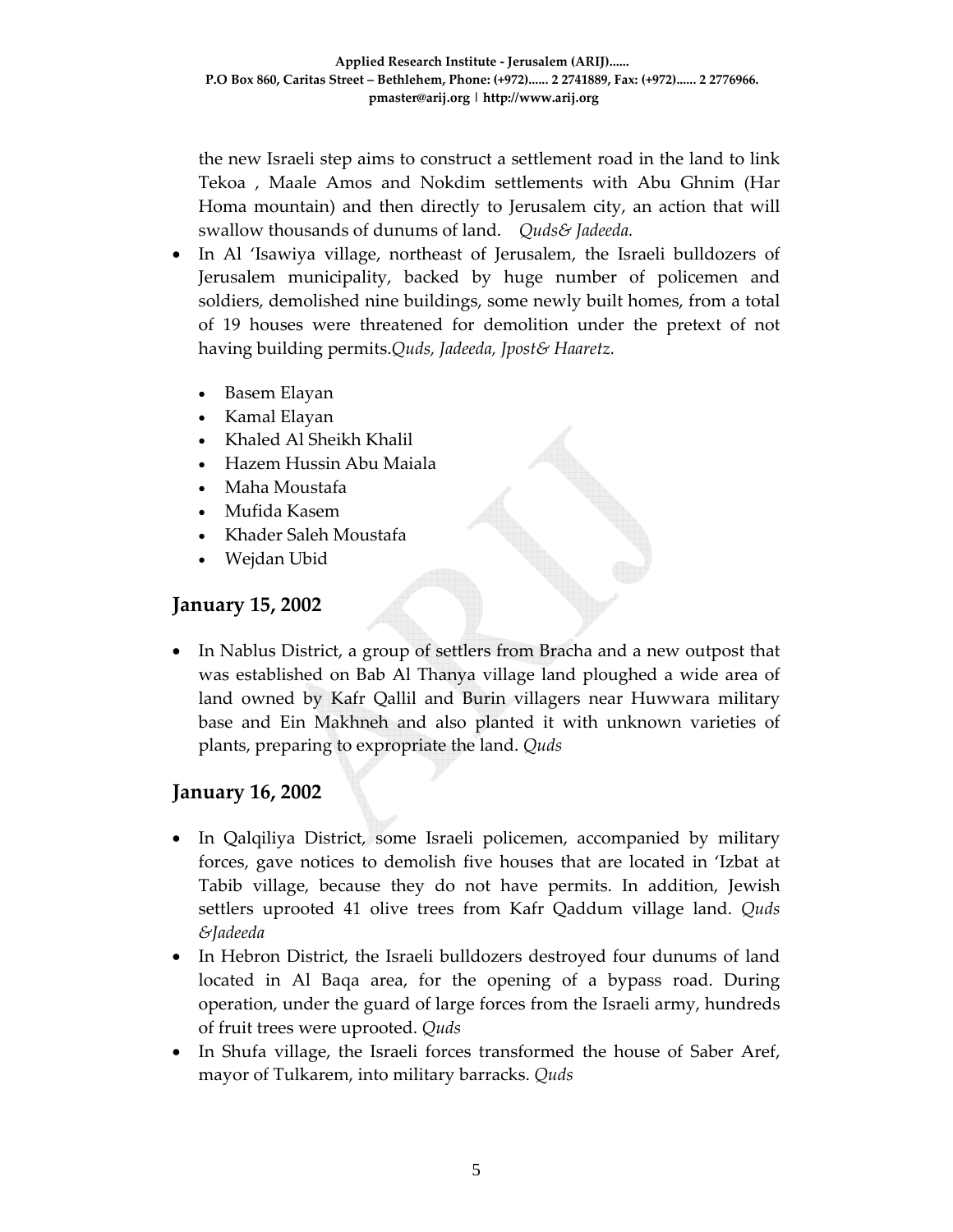• The Israeli Authorities bulldozed land in Nablus District. Meanwhile, the settlers set fire to 50 of olive trees in Qaryut village east Nablus city. Furthermore, in Jerusalem, the municipality warned a Palestinian family that lives in the Burj Al Laqlaq area in the old city to demolish their house. Also, the Israeli forces imposed its siege around Jerusalem city and southwest Ramallah. *Jadeeda*

### **January 17, 2002**

- The Jerusalem municipality inspectors delivered evacuation orders to a number of house owner's in Beit Hanina and Shufat neighborhoods and the old city. The following are the names of the villagers who received the orders:
	- Adib Hussen Abdo from Beit Hanina neighborhood, whose house is 300 dunums in area.
	- Yaser Ibrahim from the old city, whose house is located in the Burj Al Laqlaq, the destruction of which is to make way for the establishment of 200 housing units for Jewish settlers. This project is also estimated to effect ten dunums in the area and along the old city wall, attempting to establish a large cluster of Jewish homes build a tunnel under the wall to connect this settlement outpost with others outside the wall. *Quds*

### **January 20, 2002**

• The Israeli forces intensified the siege on Ya'bad village in Jenin District. The Israeli bulldozers, guarded by soldiers, dug new trenches and blocked the roads completely. The blockade on the area will effect the fallowing villages: Tura alGharbiya, Ash Sharqiya, Barta, Zabda, Dhaher Al 'Abed, At Tarem, Nazlat Zeid, Umm ar Rihan, Muraih and Abedallah al Yunis. In addition, the Israeli army raided Beit Qad village and set up a military checkpoint in the center of the village, preventing the villagers from traveling between the other surrounding blockaded villages such as Jalbun, Deir Ghazala, 'Arabbuna. *Quds & Jadeeda.*

### **January 21, 2002**

• In East Jerusalem, the Israeli Authorities demolished two houses that belonged to four families in the Burg Al Laqlaq area of the Muslim quarter in Jerusalem's old city, under the pretext of not having permits. The house,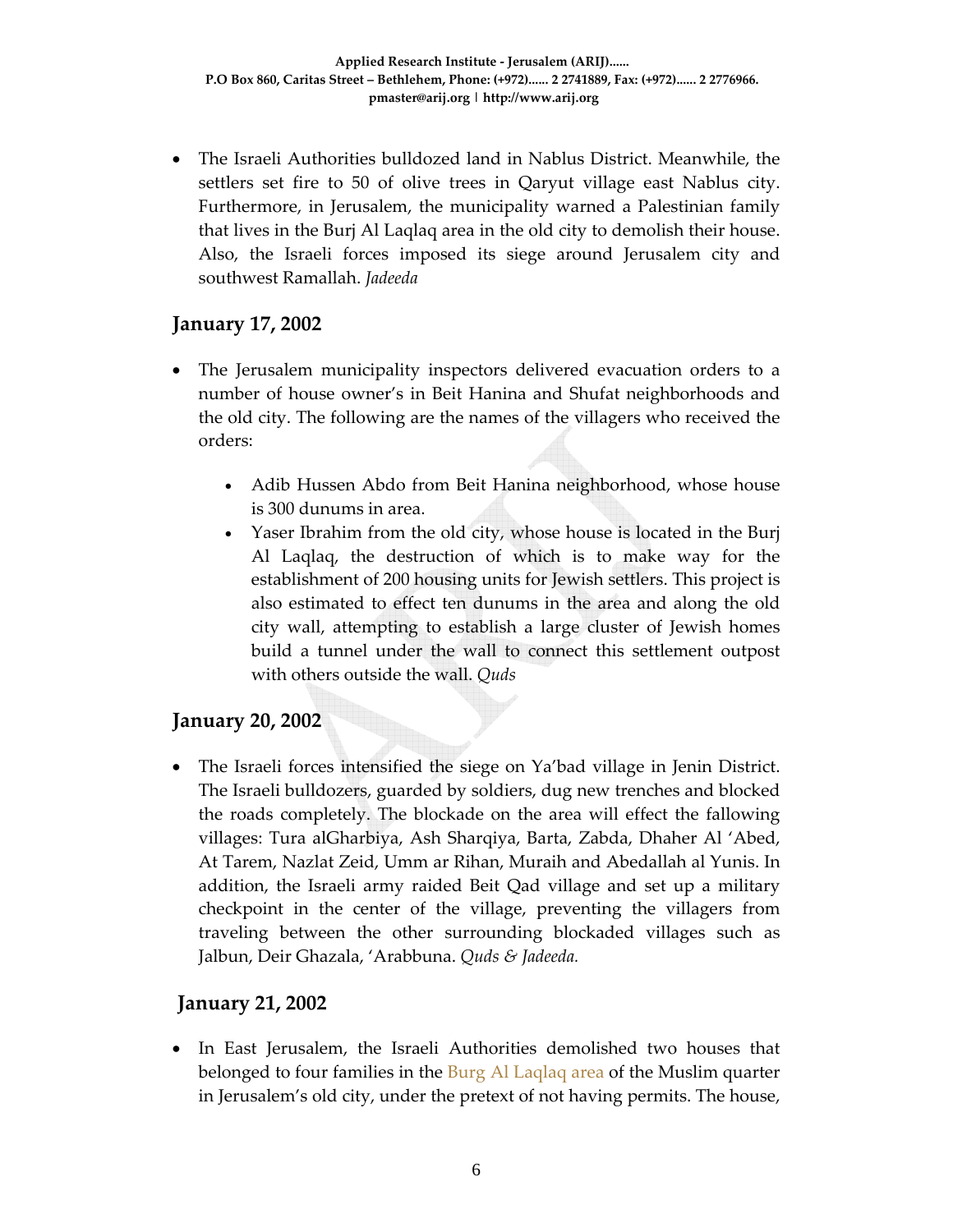owned by Yaser Shaker Ibrahim, was demolished to make way for a new settlement outpost. At the same time, the Jerusalem municipality employees said that they would soon seize another six houses in the same region and delivered three demolition notices. *Quds, Jadeeda, Jpost.*

• The Israeli bulldozers continue their destruction in the lands of the village of Rujeib, southeast of Nablus, for the expansion of a military post. The Rujeib rural committee leader said this work began in the Ras Al Alia area when the soldiers opened aroad in front of Itmar settlement, which then was extended towards Al Qusur wa Al Suruj and then to Khelat Rajeh, Al Matala, Salem, Beit Furik, Beit Dajan, Dier Al Hatab, 'Askar and Balata camps to finally reach Rujeib's land. Hundreds of dunums were expropriated from Palestinian families for this road. *Quds& Jadeeda*

#### **January 22, 2002**

• Ofra's settlers set up many roadblocks on the main road that joins Burqa village with Deir Dibwan village, eastern Ramallah District, meant to obstruct the villager's motion and created a traffic crisis. *Quds*

#### **January 23, 2002**

- The Jerusalem municipality razed two houses that were under construction in Beit Hanina, north of Jerusalem. The first house, 120m2 in area, belonged to Ihab Jabarin, while the other one belonged to Mouhamad Ismail and was 110 m2 in area. *Quds*
- In Jericho District, the Israeli bulldozers continue the demolition and bulldozing process of the residential areas in Al Fasayl and Al Auja. They destroyed a farm that belongs to Mouhamad Khalil Kaabneh and an animal shelter in Al Fasayl village. Animal shelters were destroyed for the second time in Al Auja village as well. Moreover, the Israeli soldiers confiscated tents, which were offered by the International Red Cross, and the livestock forages. *Quds*

#### **January 24, 2002**

- The Israeli forces captured a house that belongs to Abed Al Rahim Massri, from Al Khader Village in Bethlehem District, and transformed two stories of it into military barracks. *Quds*
- The Israeli Peace Now movement reported that since Sharon came to power, 26 new settlement outposts in the West Bank and Gaza were established and added that these outposts are added to the 44 settlement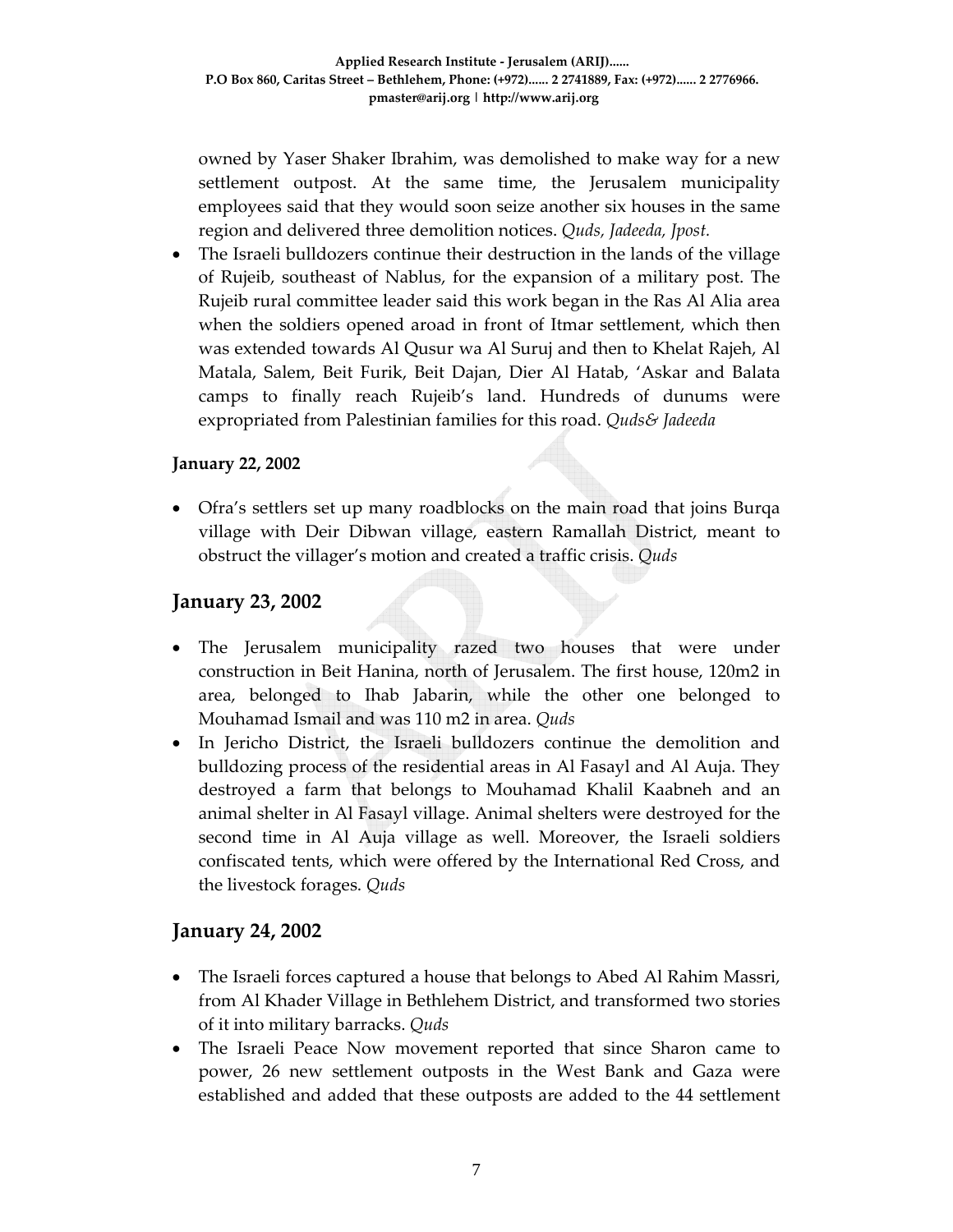outposts established in recent years, to reach 70 settlement outposts, in addition to the 144 settlements. *Harretz* newspaper pointed out that the settlement outposts and the expansion of settlements effected thousands dunums of land, and is one way of capturing Palestinian land. *Quds*

• A group of settlers from Peduil settlement, which is located on Kafr ad Dik village land in the Nablus District, attacked a 70 year‐old farmer named Reziq Mer'ey. They killed him while he was working on his land, which is close to the settlement. *Quds*

### **January 25, 2002**

- A report in "*Yudaut Ahranu"t* newspaper reported that three settlements were recently set up in the south of Hebron District:
	- 1. Ibegil, located near to Maon and Susia settlements.
	- 2. Ashehal, set up between Linbah and the nearby industrial zone.
	- 3. A settlement near Beit Hagai and Susya settlements.
	- 4. Ashtamou', located near Shama' and Atnayal settlements. In addition, there is a plan to erect Mersham settlement between Eshkolot and Negohot on the green line. *Quds*

### **January 26, 2002**

• The Israeli forces and a group of Jewish settlers uprooted tens of olive trees in Ramin village, east of Tulkarem city. The villagers pointed out that the settlers, under the protection of soldiers and military tanks, chopped down scores of olive trees that are surrounding the settlement, intending to expand the settlement border. *Jadeeda*

### **January 27, 2002**

• In Nablus District, the Israeli military erected a fence at the entrance of Beit Furik village in an attempt to paralyze the movement of the villagers. *Quds & Jadeeda*

#### **January 28, 2002**

• The Israeli authorities submitted warnings to 11 houses in 'Izbat at Tabib village of Qalqiliya District and to Al Ta'amra village of Bethlehem District. Four notices were delivered to 'Izbat at Tabib that belong to Deib Sha'ur,Rafe' Shaur ,Daoud Sa'di and Salim Sha'ur. One of the house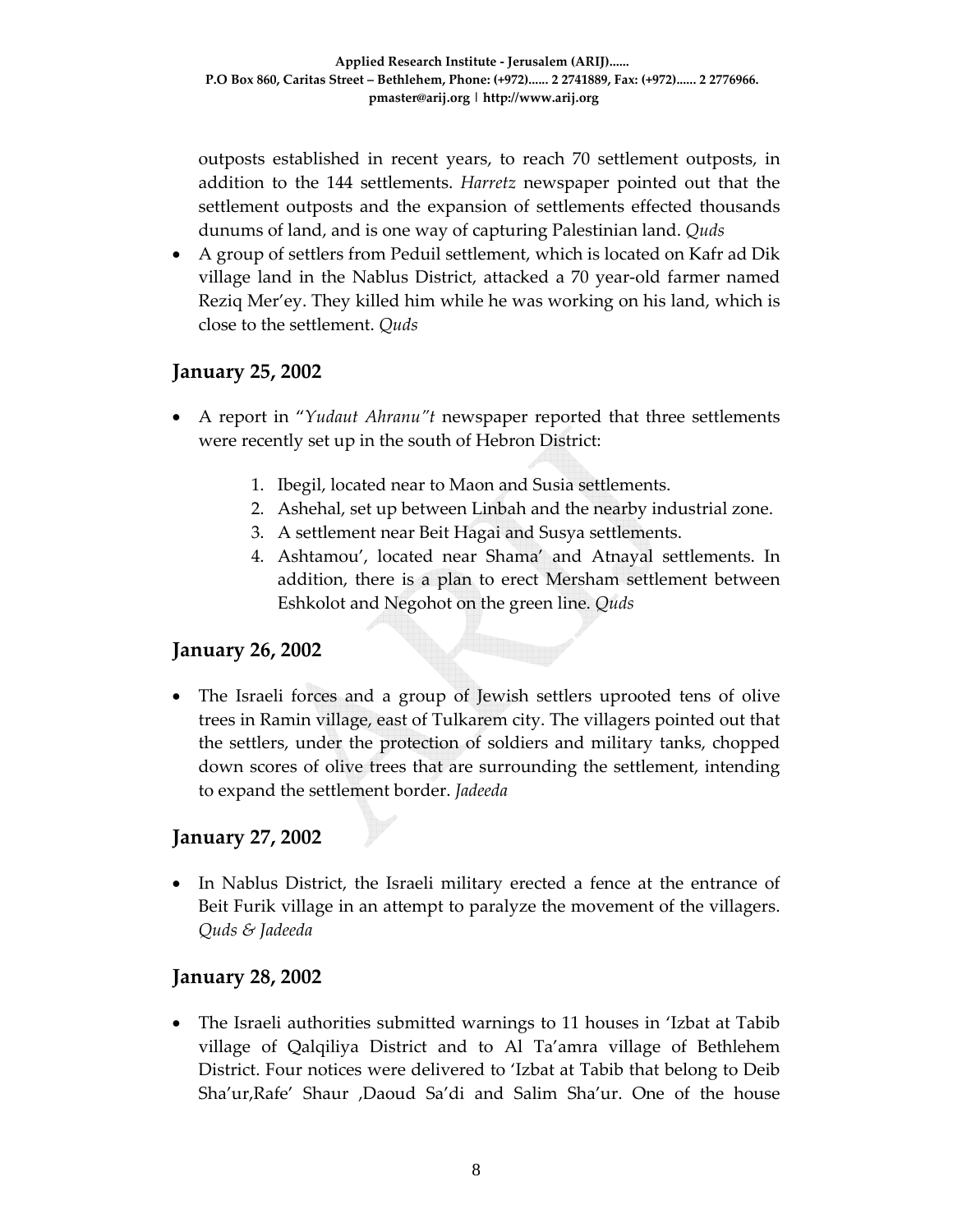owners said that these houses are sheltering 40 persons. Seven notices were sent to Al Ta'amra families. The Israeli soldiers also seized a Palestinian house near Al Khader village and turned it into military barracks. *Quds.*

### **January 29, 2002**

- In Bethlehem District, the Israeli authorities started to confiscate land that is located on a secondary road near Al Khader village. The Mayor of Al Khader village confirmed that expanding the road involves seizing agricultural land and destroying it along the roadside to Alia hamlet, to the southwest of Al Khader. The plan is to set up an Israeli military post on over 20 dunums of land. *Quds*
- A Palestinian report confirmed that the Jewish settlers escalated their violations against Palestinian villagers since the beginning of the Intifada. The settlers have killed twelve Palestinians in the past year. This is in addition to other activities such as Palestinian land confiscation, settlement expansion, and destroying Palestinian property. *Quds*

### **January 30, 2002**

• The Israeli army set up two unmanned metal gates in order to block the roads. One of them is near the village of 'Azzun, east of Qalqiliya District, and the other near Habla village, South of Qalqiliya. The roadblocks further impede Palestinians' freedom of movement. The gates prevent residents of 15 villages from reaching the hospital in Qalqiliya. *Jpost*

#### **January 31, 2002**

- Israeli soldiers closed down two Palestinian Authority offices in Al 'Eizariya village, east of Jerusalem, and confiscated documents. *Jadeeda* &*JPost*
- Jerusalem's Lawyer delayed the Jerusalem municipality's decision to demolish houses in Shu'fat camp for three weeks. The first house belongs to Nadia Alqam, which was demolished before. The other house belongs to Bahjat Ali, which is also built for the second time. *Quds*
- In Hebron District, Israeli soldiers issued a military decision that orders 15 commercial stores, which are located beside Al Dabuia building, to close for one week, under the pretext that Palestinian men thrown stones at the soldiers from there. *Quds*